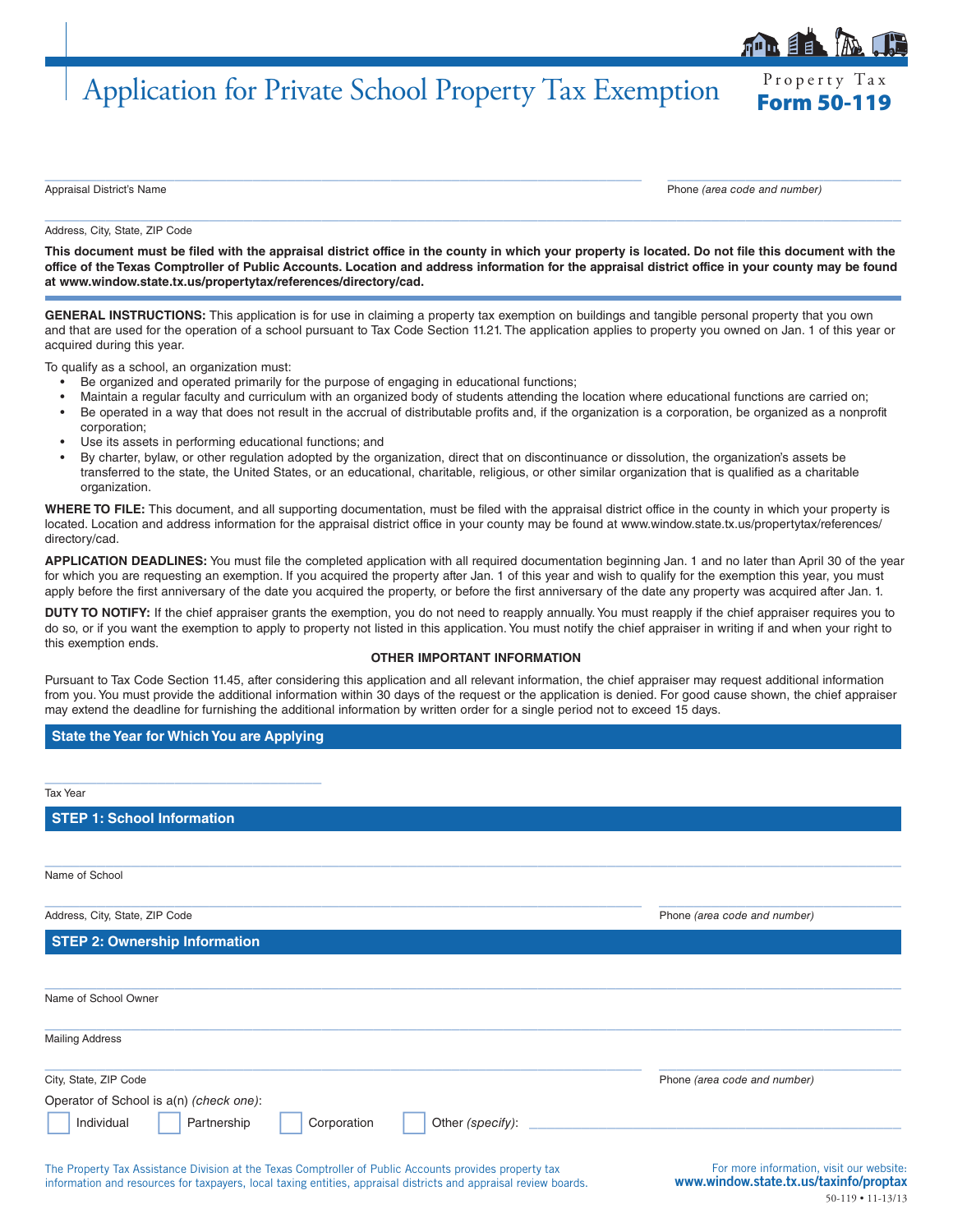

If this application is for property owned by a charitable organization with a federal tax identification number,

\_\_\_\_\_\_\_\_\_\_\_\_\_\_\_\_\_\_\_\_\_\_\_\_\_\_\_\_\_\_\_\_\_\_\_\_\_\_\_\_ \_\_\_\_\_\_\_\_\_\_\_\_\_\_\_\_\_\_\_\_\_\_\_\_\_\_ \_\_\_\_\_\_\_\_\_\_\_\_\_\_\_\_\_\_\_\_\_\_\_\_\_\_\_ Name of Person Preparing this Application Title Title Communication Driver's License, Personal I.D. Certificate,

or Social Security Number\*

### **STEP 3: Applicant Information**

|               | that number may be provided here in lieu of a driver's license number, personal identification certificate                                                                                                                                                                                                                                                                                                                   |     |     |
|---------------|------------------------------------------------------------------------------------------------------------------------------------------------------------------------------------------------------------------------------------------------------------------------------------------------------------------------------------------------------------------------------------------------------------------------------|-----|-----|
|               | * Pursuant to Tax Code Section 11.48(a), a driver's license, personal I.D. certificate, or social security number provided in an application for an exemption filed with a chief<br>appraiser is confidential and not open to public inspection. The information may not be disclosed to anyone other than an employee of the appraisal office who appraises<br>property, except as authorized by Tax Code Section 11.48(b). |     |     |
|               | <b>STEP 4: Property Information</b>                                                                                                                                                                                                                                                                                                                                                                                          |     |     |
|               | Attach one Schedule A form for each parcel of real property to be exempt.                                                                                                                                                                                                                                                                                                                                                    |     |     |
|               | Attach one Schedule B form listing all personal property to be exempt.                                                                                                                                                                                                                                                                                                                                                       |     |     |
|               | <b>STEP 5: Questions About the School</b>                                                                                                                                                                                                                                                                                                                                                                                    |     |     |
|               |                                                                                                                                                                                                                                                                                                                                                                                                                              | Yes | No  |
|               |                                                                                                                                                                                                                                                                                                                                                                                                                              | Yes | No. |
|               |                                                                                                                                                                                                                                                                                                                                                                                                                              | Yes | No. |
|               |                                                                                                                                                                                                                                                                                                                                                                                                                              | Yes | No. |
|               |                                                                                                                                                                                                                                                                                                                                                                                                                              | Yes | No. |
|               | <b>STEP 6: Questions About the School's Finances</b>                                                                                                                                                                                                                                                                                                                                                                         |     |     |
|               | 1. In the past year has the organization loaned funds to, borrowed funds from, sold property to or bought property from a shareholder,<br>director or member of the organization, or has a shareholder or member sold his interest in the organization for profit?                                                                                                                                                           | Yes | No  |
|               | If yes, attach a description of each transaction. For sales, give buyer, seller, price paid, value of the property sold and date<br>of sale. For loans, give lender, borrower, amount borrowed, interest rate and term of loan. Attach a copy of note, if any.                                                                                                                                                               |     |     |
|               | 2. Does the organization operate in such a manner that does not result in the accrual of distributable profits, the distribution                                                                                                                                                                                                                                                                                             | Yes | No  |
|               | STEP 7: Questions About the School's Bylaws or Charter                                                                                                                                                                                                                                                                                                                                                                       |     |     |
|               | Please attach a copy of the charter, bylaws or other documents adopted by the school which govern its affairs, and answer the following questions.                                                                                                                                                                                                                                                                           |     |     |
|               | 1. Does the school use its assets in performing its educational functions or the educational functions of another                                                                                                                                                                                                                                                                                                            | Yes | No. |
|               | 2. Do these documents direct that on the discontinuance of the school, the school's assets are to be transferred to<br>the State of Texas, the United States, or to an educational, religious, charitable or other similar organization that is qualified                                                                                                                                                                    | Yes | No  |
|               | If yes, provide the page and paragraph numbers:<br>Paragraph<br>Page                                                                                                                                                                                                                                                                                                                                                         |     |     |
|               | <b>STEP 8: Certification and Signature</b>                                                                                                                                                                                                                                                                                                                                                                                   |     |     |
|               | By signing this application, you designate the property described in the attached Schedules A and B as the property against which the private school<br>exemption may be claimed in this appraisal district. You certify that the information provided in this application is true and correct to the best of your knowl-<br>edge and belief.                                                                                |     |     |
| print<br>nere |                                                                                                                                                                                                                                                                                                                                                                                                                              |     |     |
|               | <b>Print Name</b><br>Title                                                                                                                                                                                                                                                                                                                                                                                                   |     |     |
| sign<br>here  |                                                                                                                                                                                                                                                                                                                                                                                                                              |     |     |
|               | <b>Authorized Signature</b><br>Date                                                                                                                                                                                                                                                                                                                                                                                          |     |     |
|               | If you make a false statement on this application, you could be found guilty of a Class A misdemeanor or a state jail felony under Penal Code                                                                                                                                                                                                                                                                                |     |     |

**Section 37.10.**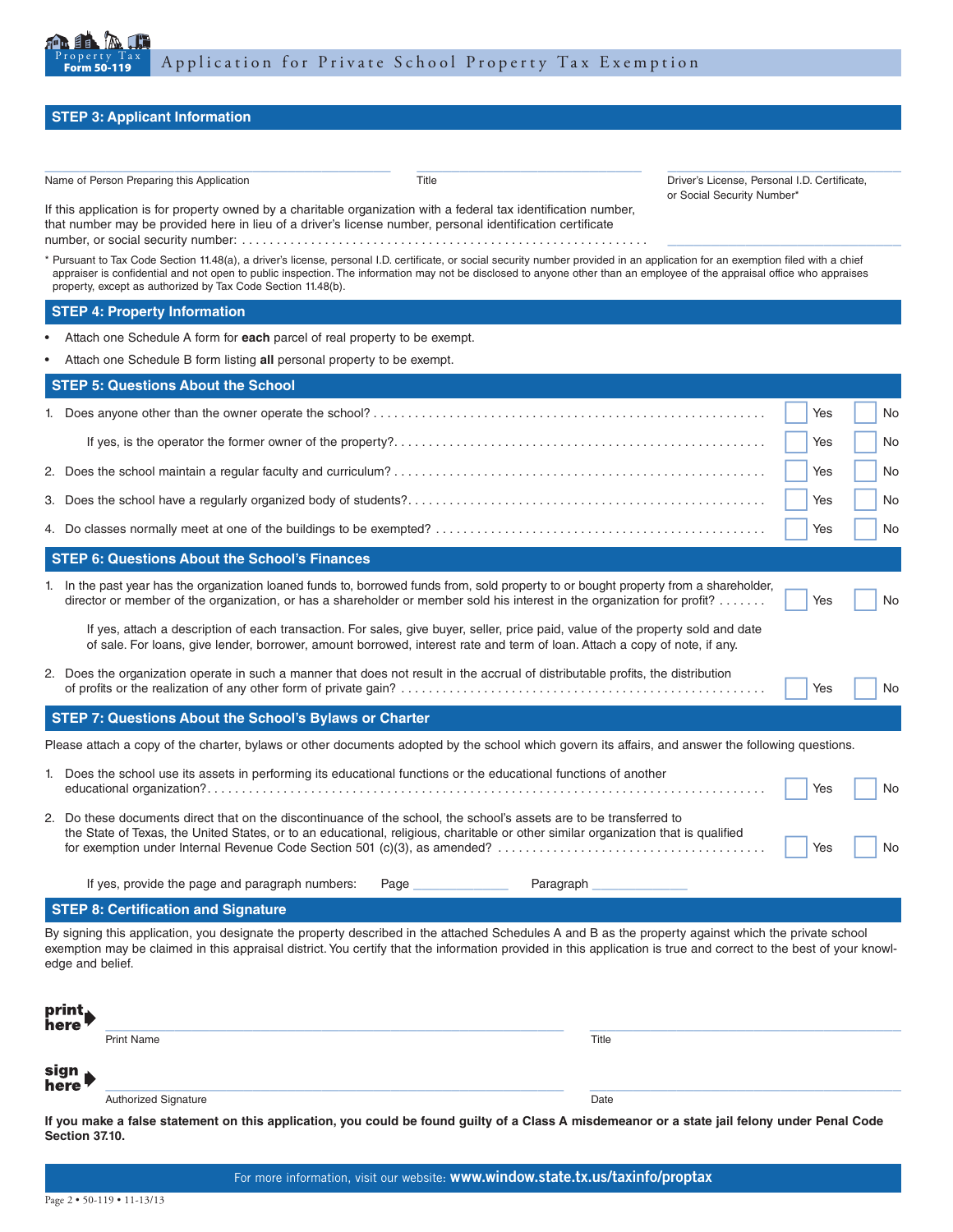## Schedule A: Description of Real Property

Complete one Schedule A form for **each** parcel of real property to be exempt. List only property owned by the organization. Attach all completed schedules to the application for exemption.

|  | Name of Property Owner                                                                                                              |     |    |
|--|-------------------------------------------------------------------------------------------------------------------------------------|-----|----|
|  | Address, City, State, ZIP Code                                                                                                      |     |    |
|  | Legal Description (if known)<br>Appraisal District Account Number (if known)                                                        |     |    |
|  | Describe the Primary Use of the Property                                                                                            |     |    |
|  |                                                                                                                                     | Yes | No |
|  |                                                                                                                                     | Yes | No |
|  |                                                                                                                                     | Yes | No |
|  |                                                                                                                                     | Yes | No |
|  | If yes, answer the following questions:                                                                                             |     |    |
|  | If under construction, when will construction be completed?                                                                         |     |    |
|  | If under physical preparation, check which activity the organization has done. (Check all that apply.)                              |     |    |
|  | Architectural work<br>Soil testing<br>Site improvement work                                                                         |     |    |
|  | Land clearing activities<br>Environmental or land use study<br>Engineering                                                          |     |    |
|  | 5. Is the incomplete improvement designed and intended to be used for a qualified private school purpose?                           | Yes | No |
|  | 6. Is the land on which the improvement is located reasonably necessary for the use of the improvement for the                      | Yes | No |
|  | List all other individuals and organizations that used this property in the past year, and give the requested information for each. |     |    |

| Name | <b>Dates Used</b> | <b>Activity</b> | <b>Rent Paid, If Any</b> |
|------|-------------------|-----------------|--------------------------|
|      |                   |                 |                          |
|      |                   |                 |                          |
|      |                   |                 |                          |
|      |                   |                 |                          |
|      |                   |                 |                          |
|      |                   |                 |                          |
|      |                   |                 |                          |
|      |                   |                 |                          |
|      |                   |                 |                          |
|      |                   |                 |                          |
|      |                   |                 |                          |

Continue on additional sheets as needed.

Form 50-119